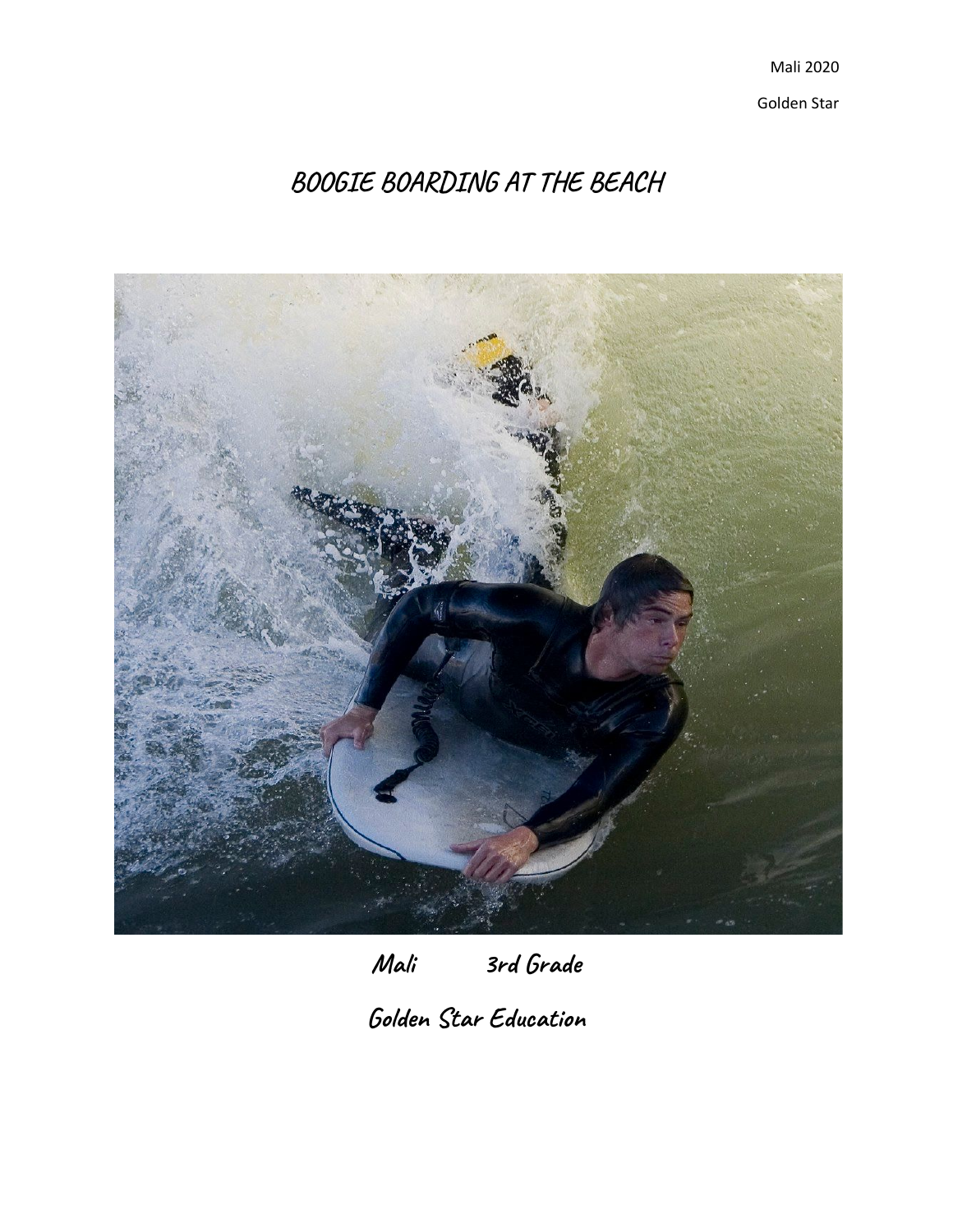Narrator: On a hot summer afternoon four boogie boarding enthusiasts set out for the beach. Lily, Kinny, and their dad's carried their boogie boards to the sand, and got ready to ride some waves.

Kinny: I've waited soooooo long to go to the beach and boogie board with you guys!

Lily: Same! I'm the **best** at boogie boarding!

Kinny: NO, I AM!!!

The Dad's: Calm down girls, we are not here to compete, but to have fun.

Lily/Kinny: OK, LET'S GO!!!

Narrator: As they were all walking to the water Kinny suddenly stopped when she came across her favorite beach animal.

Kinny: Daddy, Lily COME QUICK, AHHHHH!

The Dad's: What is the matter?

Kinny: SHHH THERE'S A CRAB! Yikes!

Kinny's Dad: Just leave it alone. . .

Kinny: Ok, are you sure?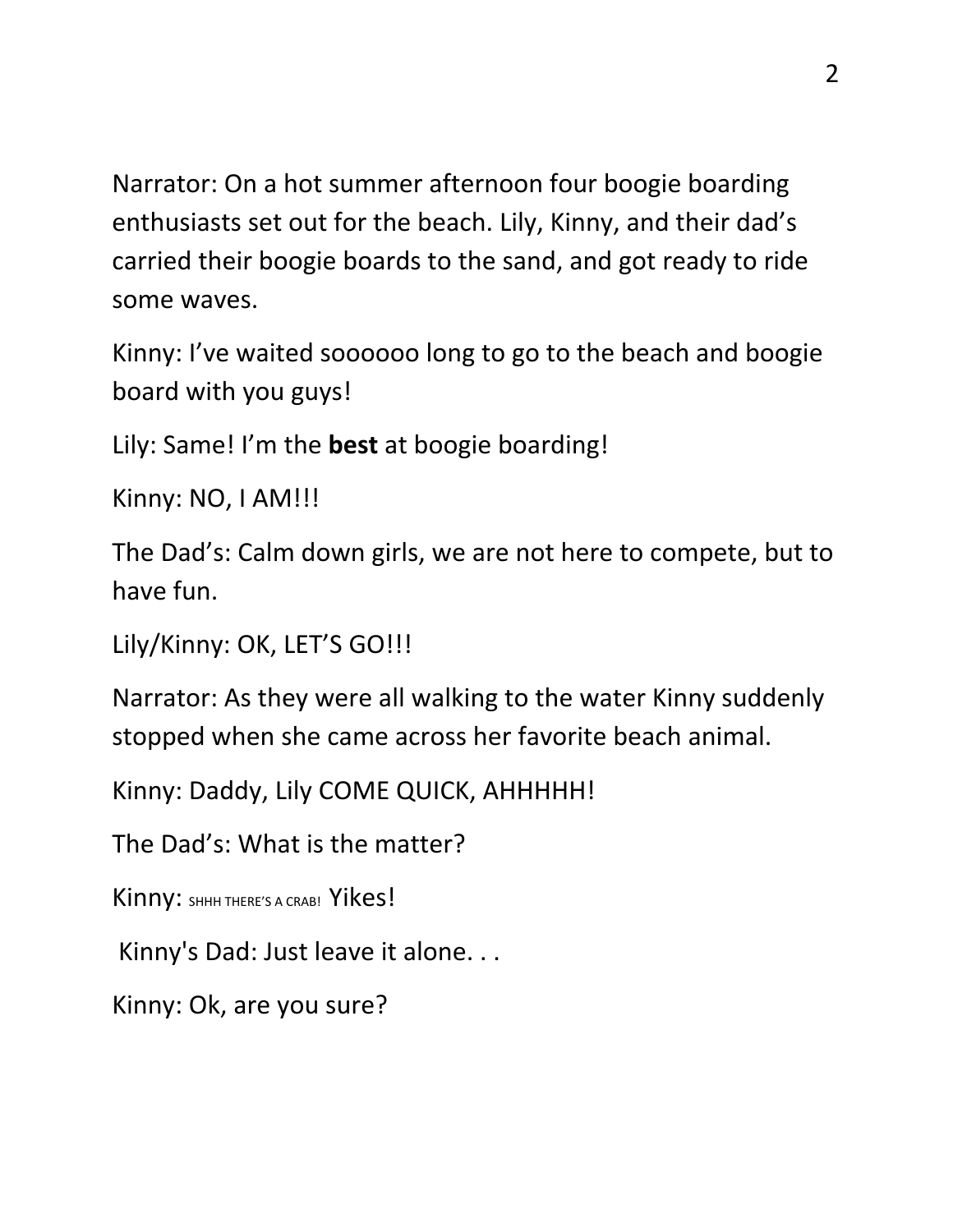Kinny's Dad: Yeah, I don't want you to get pinched! Trust me it will be ok ;)

Kinny: Fine (Rolling eyes)

Lily: Let's have a fun day!

```
Everyone:Yay!
```
Narrator: Everyone walked into the water, and as they started to paddle out with their boogie boards, they all saw the biggest, raddest wave ever…

Kinny: I **totally** have dibs on this wave!

Lily: NO, I do!

The Dad's: NO, we do. (Dad's both looking at each other)

Kinny: Sorry, but you know the rul--wait… we all do this wave together.

Everyone else: OK, IT'S A DEAL!

Everyone: WOAH, WOW, LOOK AT US!!! (Laughter)

Narrator: They all rode the wave perfectly to the shore.

Kinny: Hey guys, how about we all paddle out beyond the breaker, and wait for some more massive waves?

Lily: Ok.

Kinny's Dad: Ok.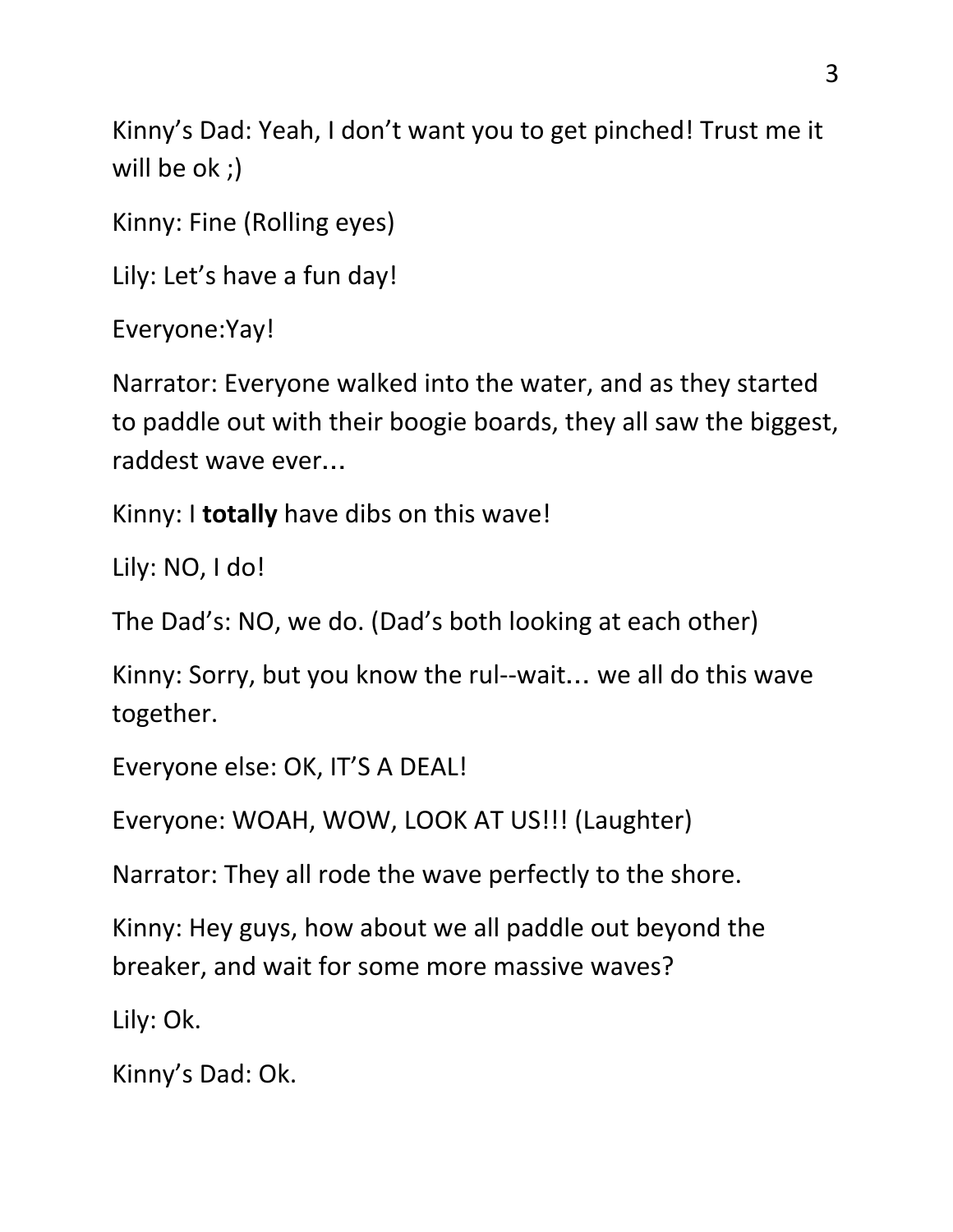Lily's Dad: OK.

Kinny: Let's do this!

Narrator: As they all paddled out, there was a huge wave that they couldn't pass.

Lily: Uh oh. Do you guys see that wave?

Kinny: I see it, that huge wave? It's like a 2 story tall house.

The Dad's: Kids get your boogie boards and dive under it!

Lily/Kinny: Ok I guess, but um how do we do that? Oops to late AHHHHHHHHHHHHHHHHHHHHHHHHH

The Dad's: Girls? Is everyone ok?

Kinny: That was way too much.(cough cough)

Lily: Yeah, I swallowed a ton of salt water, and it tastes awful.

The Dad's: Thank goodness you're both ok. That wave was really big and we were worried about you girls when you didn't answer right away.

Narrator: The group decided to head in for a rest and have some lunch. While eating lunch they were approached by a dog. Kinny and Lily decided to move and the dog wanting the food followed them.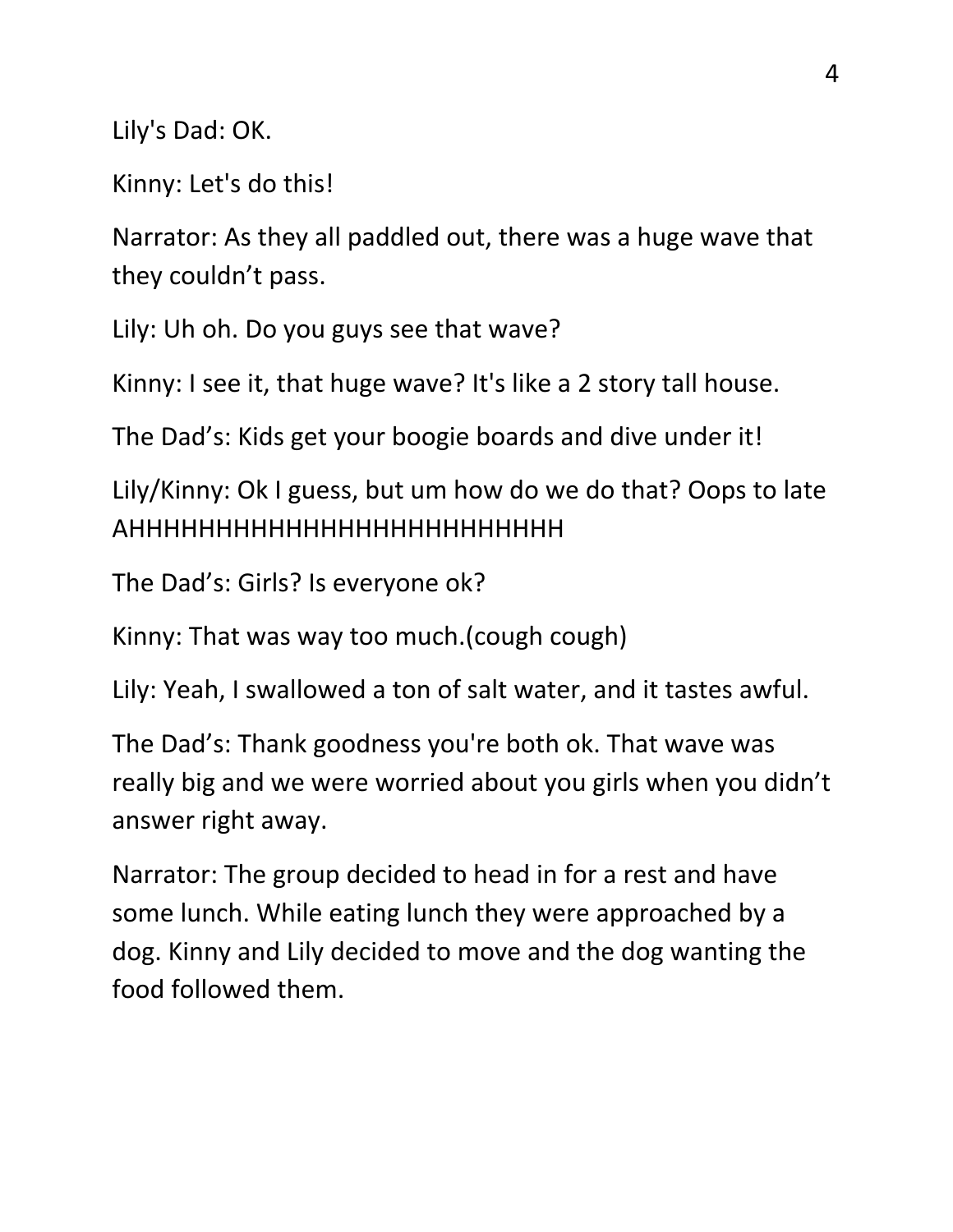Kinny: Ahh that dog is chasing me. I will go in the ocean surely he can't follow me in there!

Dog: Ruff! Ruff! (Come back here!)

Kinny: That is one smart dog but still, AHHHH!

Dog: Ruff Arf Ruff (Thank you.)

Kinny: Dad! Give me my boogie board! Quickly.

Kinny's Dad: Ok, catch!

Kinny: Thanks so much. Follow me Lily!

Lily: Ok, coming!

Narrator: Kinny and Lily paddled out to the next wave, hoping that the dog would not follow them. The dog followed Lily and Kinny into the ocean. Now, this part might sound crazy, but just go with it.

Kinny: Wow, this dog is crazy fierce, he's still going oooh la la that might be the key to safety, letting the dog onto the boogie board with us.

Kinny: Doggy, doggy, doggy come here.

Narrator: The doggy nudged Kinny off the boogie board.

Lily: Um Kinny, did that dog just do a backflip onto the boogie board with black pixel shades on?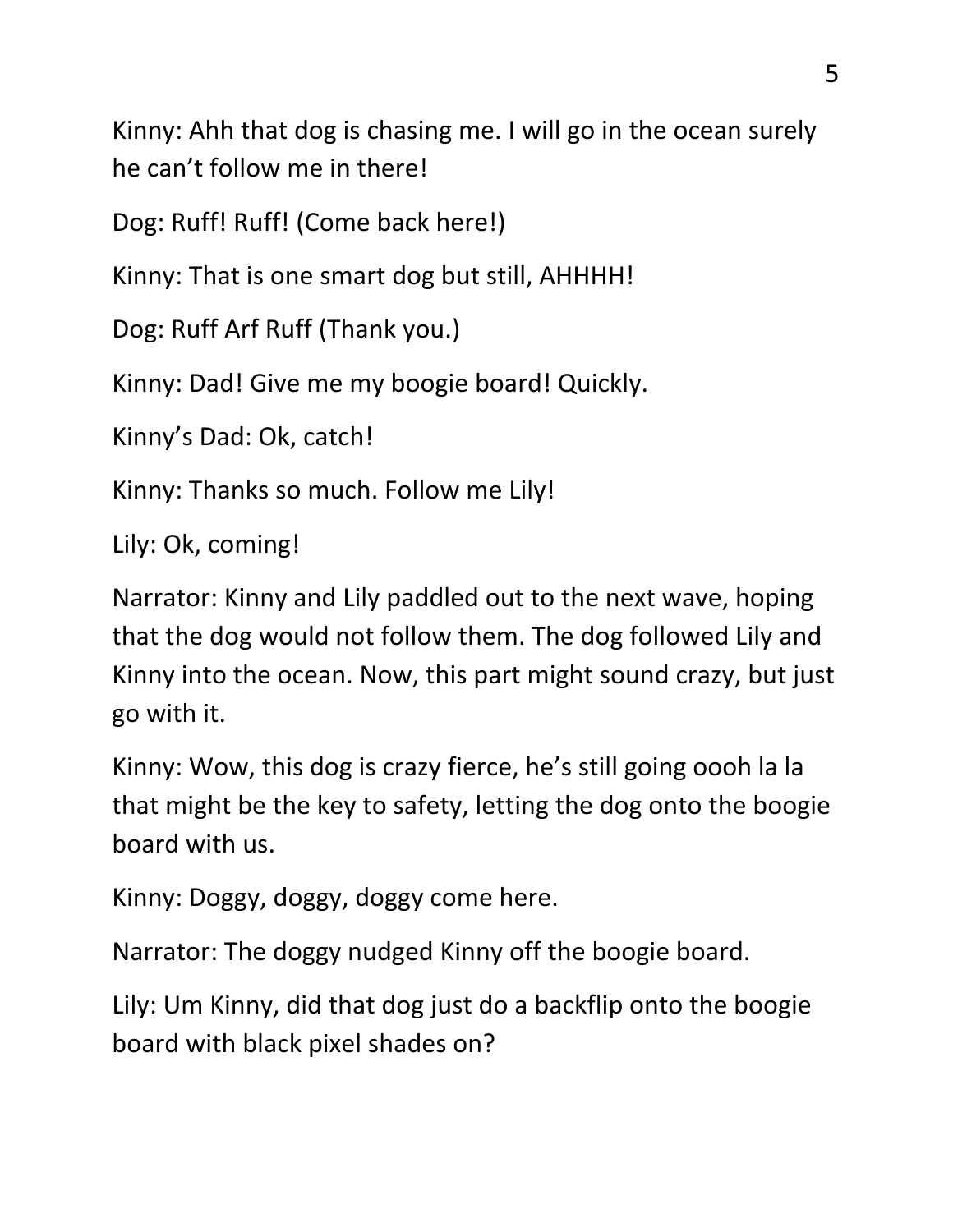Kinny: Yes, how did he do that?

Lily: … huh, I guess you do learn something new everyday!

Narrator: The dog had a big grin on his face, with his tongue hanging out, he had just swallowed a ton of salt water.

Kinny: Don't worry little doggy, let's ride in together on the next wave and get you some water.

Narrator: As Kinny, Lily and the dog approached the shore, the dads looked like they were cleaning up a bit. The girls walked up to where their towels were and collapsed laughing. The dog sat down between the two of them and sighed. His owner called him and he disappeared as fast as he had appeared.

The Dad's: Girls, I think it's time to head home for dinner. (the sun was starting to set)

Narrator: The girls and their dad's picked up their stuff and headed to the car.

Kinny: What an amazing day! Let's do that again soon!

Lily: Yes, it was amazing, and the funniest part of the day was when the dog nudged Kinny into the water, and then did that amazing backflip on the board.

Kinny: (Kinny peered at Lily) Fun for who? Well...it was a bit funny. I agree with you Lily, the dog was cool. But the best part of the day was hanging out with you and our dad's.